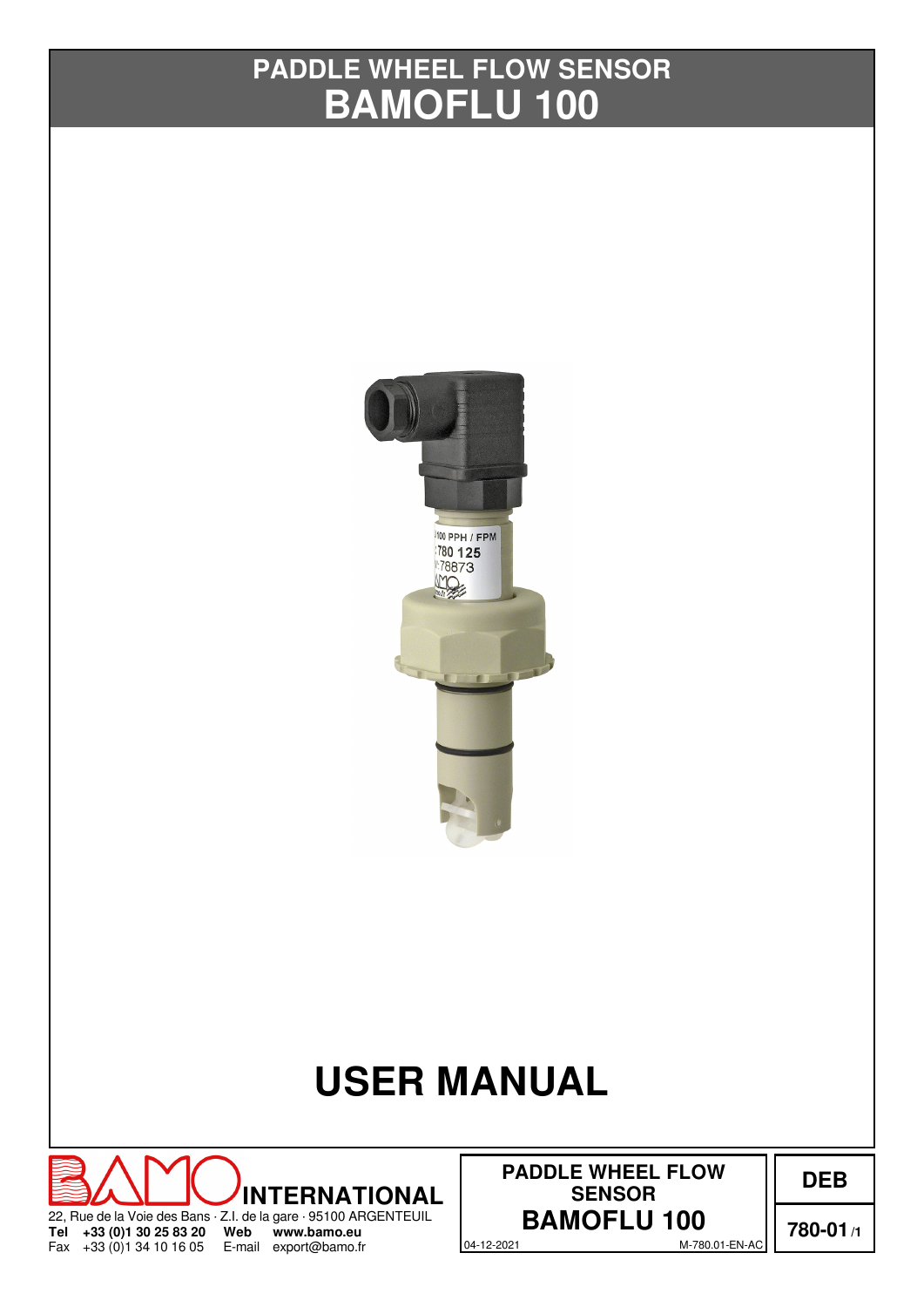#### **1. PRECAUTIONS**

- Operate the device only in accordance with the conditions described in this manual.<br>• Installation, commissioning and maintenance operations must only be performed by
- Installation, commissioning and maintenance operations must only be performed by qualified personnel.
- Connect the device to a suitable supply voltage as indicated in the technical features.<br>• Disconnect all nower sources before any installation and maintenance works
- Disconnect all power sources before any installation and maintenance works.

#### **2. APPLICATIONS**

**BAMOFLU is designed for neutral or slightly aggressive liquids, free from solid particles (demineralized water, pool water after filtration, etc.)**

#### **3. DESCRIPTION**

The flow of the liquid causes the rotation of a 5-blade paddle wheel with integrated magnets.

Variations of magnetic field produce pulses whose frequency is directly proportional to the speed of the fluid.

Our sensor delivers approximately 38 to 45 Hz per meter per second depending on the type of installation.

The liquid may content no more than 2 % of solid particles, size < 0.5 mm, non-magnetics.

The viscosity may be between 0.5 and 20 cSt, beyond which an on-site calibration will be necessary

#### **4. TECHNICAL FEATURES**

| From 38 to 45 Hz according fitting vs. pipe ND.<br>NPN signal: Rectangular pulses, 5  24 V DC |
|-----------------------------------------------------------------------------------------------|
| 7  30 V DC / 30 mA (stabilized)                                                               |
| The sensor is protected against reverse polarity                                              |
| $0.810$ m/s                                                                                   |
| $\pm$ 1 % With calibrated frequency converter                                                 |
| $\pm 0.5 \%$                                                                                  |
| $+1\%$                                                                                        |
| PP & PVDF versions: 10 bar at 20 °C                                                           |
| AISI 316 L version: 25 bar (with stainless steel nut)                                         |
| PVC version: 40°C: PP version: 85 °C: PVDF & AISI 316: 100 °C                                 |
| PP or PVDF or AISI 316 L                                                                      |
| E-CTFE (Halar)                                                                                |
| Ceramic (Al2O3)                                                                               |
| FPM (standard); EPDM on request                                                               |
| Plug DIN 43 650, IP 65                                                                        |
|                                                                                               |

**EC Conformity: The instrument meets the legal requirements of the current European Directives.**

#### **4.1 Dimensions**

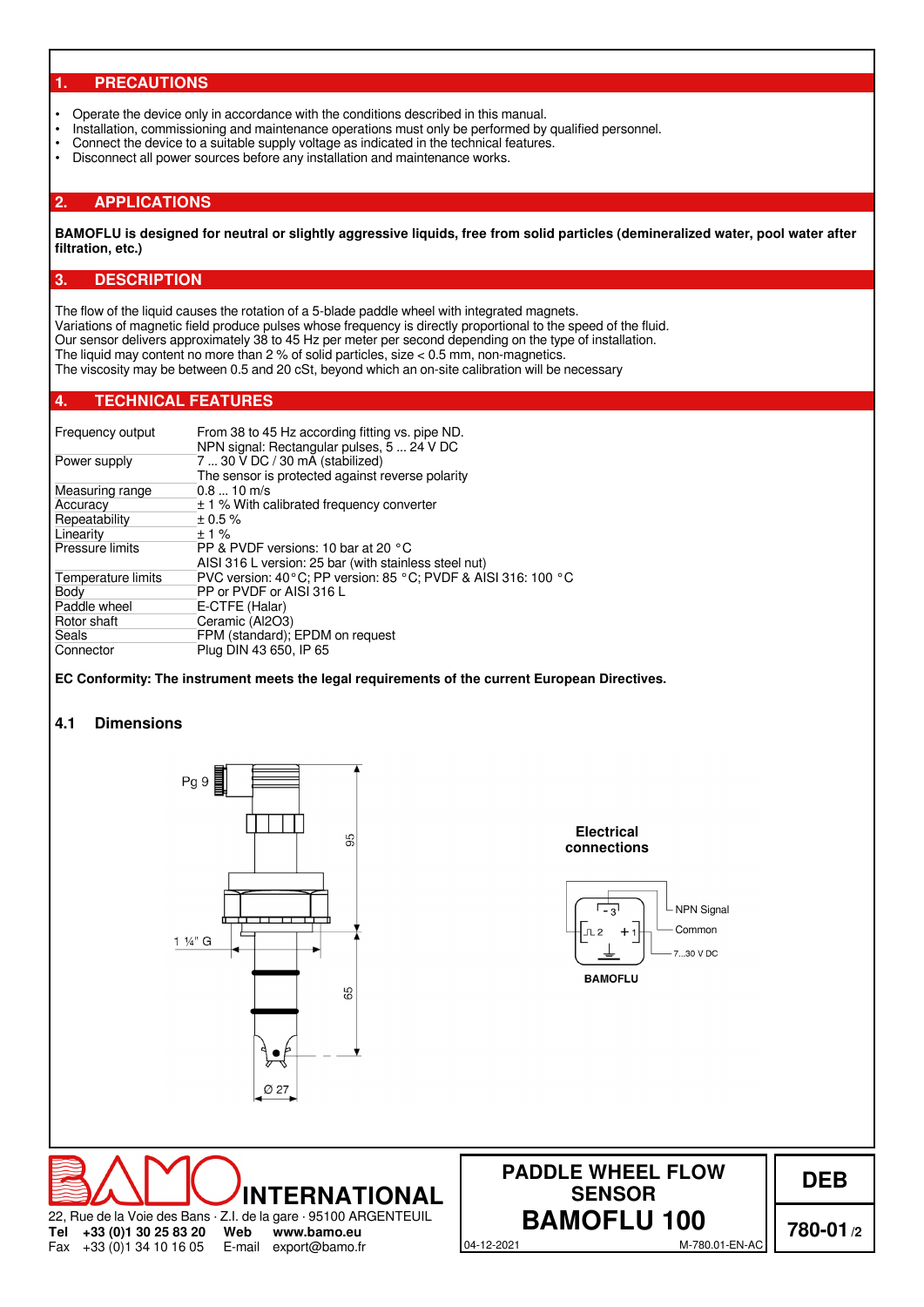#### **5. INSTALLATION**

#### **To obtain a reliable measurement, it is necessary to respect following conditions:**

- The pipe must to be always full of liquid.
- Do not alternate between liquid and gas phases.
- Flow velocity should be between 0.8 and 10 m/s

#### **5.1 Mounting position**

Respect the straight lengths upstream and downstream in order to obtain a homogeneous vein of liquid.

The sensor can be mounted in the positions as shown (Pic. A). It is preferable to mount the sensor in a slightly inclined position as shown on the drawing below.

In all cases, avoid bubbles and particles.





#### **5.2 Straight lenghts required**